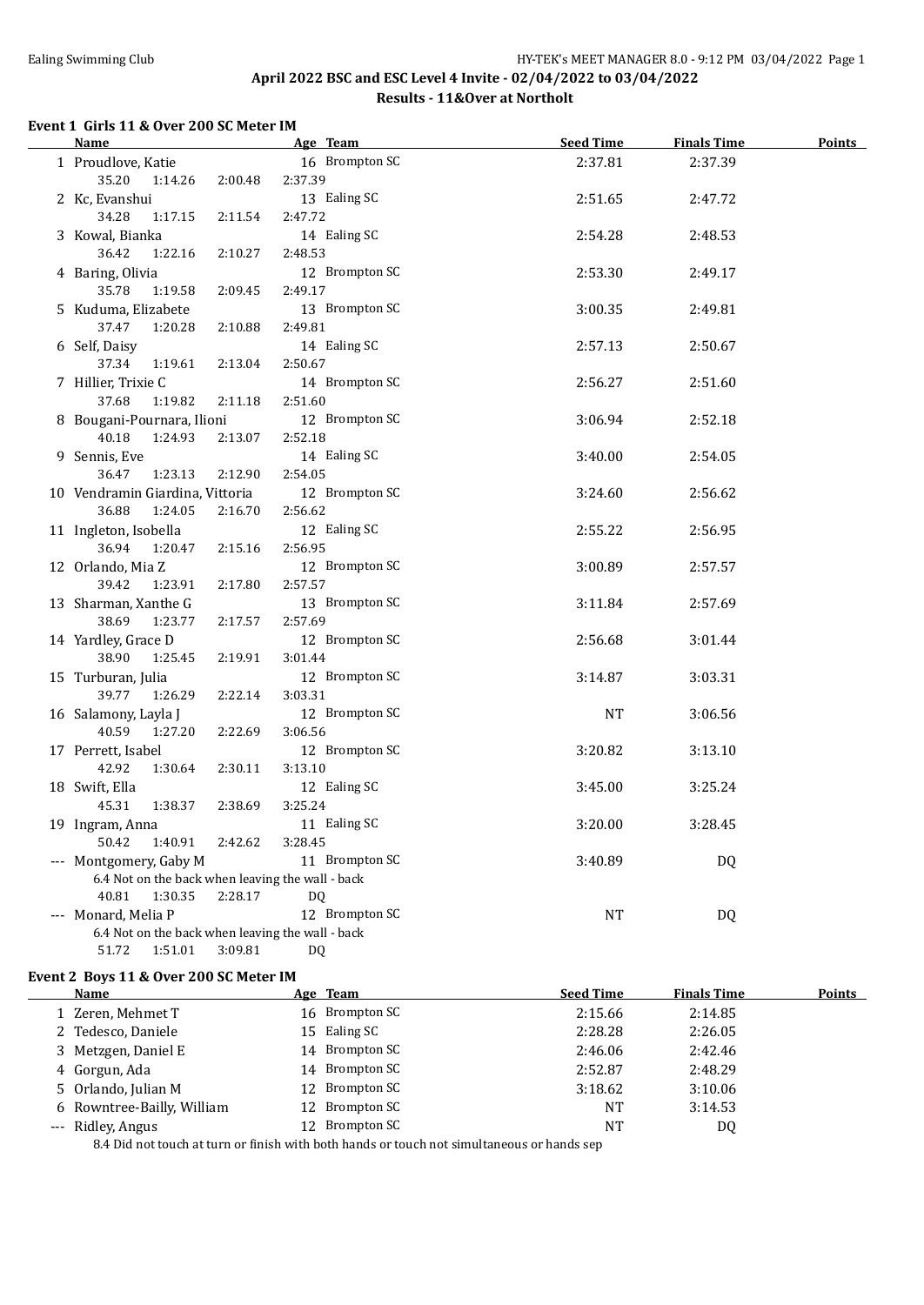# Ealing Swimming Club **HY-TEK's MEET MANAGER 8.0 - 9:12 PM 03/04/2022** Page 2 **April 2022 BSC and ESC Level 4 Invite - 02/04/2022 to 03/04/2022**

### **Results - 11&Over at Northolt**

### **Event 3 Girls 11 & Over 100 SC Meter Butterfly**

|       | Name                                                                                   |     | Age Team       | <b>Seed Time</b> | <b>Finals Time</b> | Points |  |
|-------|----------------------------------------------------------------------------------------|-----|----------------|------------------|--------------------|--------|--|
|       | Kelsall, Natalia I                                                                     | 17  | Brompton SC    | 1:14.20          | 1:12.22            |        |  |
|       | 2 Becchetti, Helen J                                                                   | 16  | Brompton SC    | 1:14.66          | 1:12.77            |        |  |
|       | 3 Kc, Evanshui                                                                         | 13  | Ealing SC      | 43.14            | 1:21.27            |        |  |
|       | 4 Kowal, Bianka                                                                        | 14  | Ealing SC      | 1:35.62          | 1:24.09            |        |  |
|       | 5 Hillier, Trixie C                                                                    |     | 14 Brompton SC | 1:29.41          | 1:24.14            |        |  |
|       | 6 Turburan, Julia                                                                      |     | 12 Brompton SC | 1:32.97          | 1:30.66            |        |  |
|       | Sharman, Xanthe G                                                                      | 13  | Brompton SC    | 1:45.10          | 1:35.71            |        |  |
| $---$ | Martin, Amelia                                                                         | 12  | Brompton SC    | NT               | DQ                 |        |  |
|       | 8.3 Breaststroke kick used (legal in Masters Competitions)                             |     |                |                  |                    |        |  |
|       | Monard, Melia P                                                                        | 12. | Brompton SC    | NT               | DQ                 |        |  |
|       | 8.2 Arms not brought forward simultaneously or arms not brought forward over the water |     |                |                  |                    |        |  |

#### **Event 4 Boys 11 & Over 100 SC Meter Butterfly**

|                     | <b>Name</b>                                           |    | Age Team                                                                               | <b>Seed Time</b> | <b>Finals Time</b> | Points |
|---------------------|-------------------------------------------------------|----|----------------------------------------------------------------------------------------|------------------|--------------------|--------|
|                     | 1 Tallec-Botos, Kynan T                               |    | 16 Brompton SC                                                                         | 59.73            | 1:00.88            |        |
|                     | 2 Sennis, Jacob                                       |    | 16 Ealing SC                                                                           | 1:05.08          | 1:03.84            |        |
|                     | 3 Vickers, Joe J                                      | 17 | Brompton SC                                                                            | 1:03.81          | 1:05.57            |        |
|                     | 4 Choinski, Oscar                                     |    | 16 Ealing SC                                                                           | 1:06.14          | 1:06.84            |        |
|                     | 5 Tedesco, Daniele                                    |    | 15 Ealing SC                                                                           | 1:07.40          | 1:07.11            |        |
|                     | 6 Baker, Toby                                         |    | 16 Ealing SC                                                                           | 1:20.65          | 1:08.65            |        |
|                     | 7 Dunkley, Jonathan                                   | 16 | Brompton SC                                                                            | 1:08.30          | 1:08.93            |        |
|                     | 8 Jacob Itriago, Ricardo T                            | 12 | Brompton SC                                                                            | <b>NT</b>        | 1:38.44            |        |
|                     | --- Yeow. Charlie                                     |    | 11 Brompton SC                                                                         | 1:31.13          | DQ.                |        |
|                     |                                                       |    | 8.2 Arms not brought forward simultaneously or arms not brought forward over the water |                  |                    |        |
| $---$               | Bradshaw, Balthazar                                   |    | 16 Brompton SC                                                                         | 1:11.53          | DQ.                |        |
|                     | 10.2 A swimmer did not cover the whole distance - DNF |    |                                                                                        |                  |                    |        |
| $\qquad \qquad - -$ | Dhandapani, Inian                                     |    | 14 Ealing SC                                                                           | 1:24.28          | DQ                 |        |
|                     |                                                       |    | 8.2 Arms not brought forward simultaneously or arms not brought forward over the water |                  |                    |        |

### **Event 5 Girls 11 & Over 200 SC Meter Breaststroke**

| <b>Name</b>                    |    | Age Team       | <b>Seed Time</b> | <b>Finals Time</b> | <b>Points</b> |
|--------------------------------|----|----------------|------------------|--------------------|---------------|
| 1 Baring, Olivia               |    | 12 Brompton SC | 3:05.31          | 3:07.42            |               |
| 2 Kowal, Bianka                |    | 14 Ealing SC   | 3:08.30          | 3:10.07            |               |
| 3 Ingleton, Isobella           |    | 12 Ealing SC   | 3:13.61          | 3:16.10            |               |
| 4 McCall, Tana                 |    | 14 Ealing SC   | 3:25.72          | 3:19.01            |               |
| 5 O'Keeffe, Daisy              |    | 13 Ealing SC   | 3:22.27          | 3:19.74            |               |
| 6 Turburan, Julia              |    | 12 Brompton SC | 3:46.64          | 3:34.38            |               |
| 7 Vendramin Giardina, Vittoria |    | 12 Brompton SC | NT               | 3:35.15            |               |
| 8 Sharman, Xanthe G            | 13 | Brompton SC    | 3:38.86          | 3:35.76            |               |
| 9 Land, Esme P                 |    | 12 Brompton SC | 4:18.81          | 3:49.69            |               |
| --- Salamony, Layla J          |    | 12 Brompton SC | NT               | DQ                 |               |

7.6 Did not touch at turn or finish with both hands, or touch not simultaneous or hands no

# **Event 6 Boys 11 & Over 200 SC Meter Breaststroke**

| Name                       | Age Team       | <b>Seed Time</b> | <b>Finals Time</b> | <b>Points</b> |
|----------------------------|----------------|------------------|--------------------|---------------|
| 1 Pavicevic, Luka          | 17 Brompton SC | 2:45.69          | 2:44.03            |               |
| 2 Mathews, Joseph          | 14 Brompton SC | 3:02.20          | 2:56.28            |               |
| 3 Orlando, Julian M        | 12 Brompton SC | 3:24.05          | 3:18.82            |               |
| 4 Jervis, Matthew          | 14 Ealing SC   | 3:26.73          | 3:20.40            |               |
| 5 Panna, Daniel            | 12 Brompton SC | 3:34.15          | 3:25.55            |               |
| 6 Rowntree-Bailly, William | 12 Brompton SC | 4:29.28          | 3:43.02            |               |
| 7 Cox. Lewis               | 11 Ealing SC   | 3:56.85          | 3:47.54            |               |
| --- Ferone, Alessandro     | 14 Brompton SC | NT               | DQ                 |               |
|                            |                |                  |                    |               |

7.6 Did not touch at turn or finish with both hands, or touch not simultaneous or hands no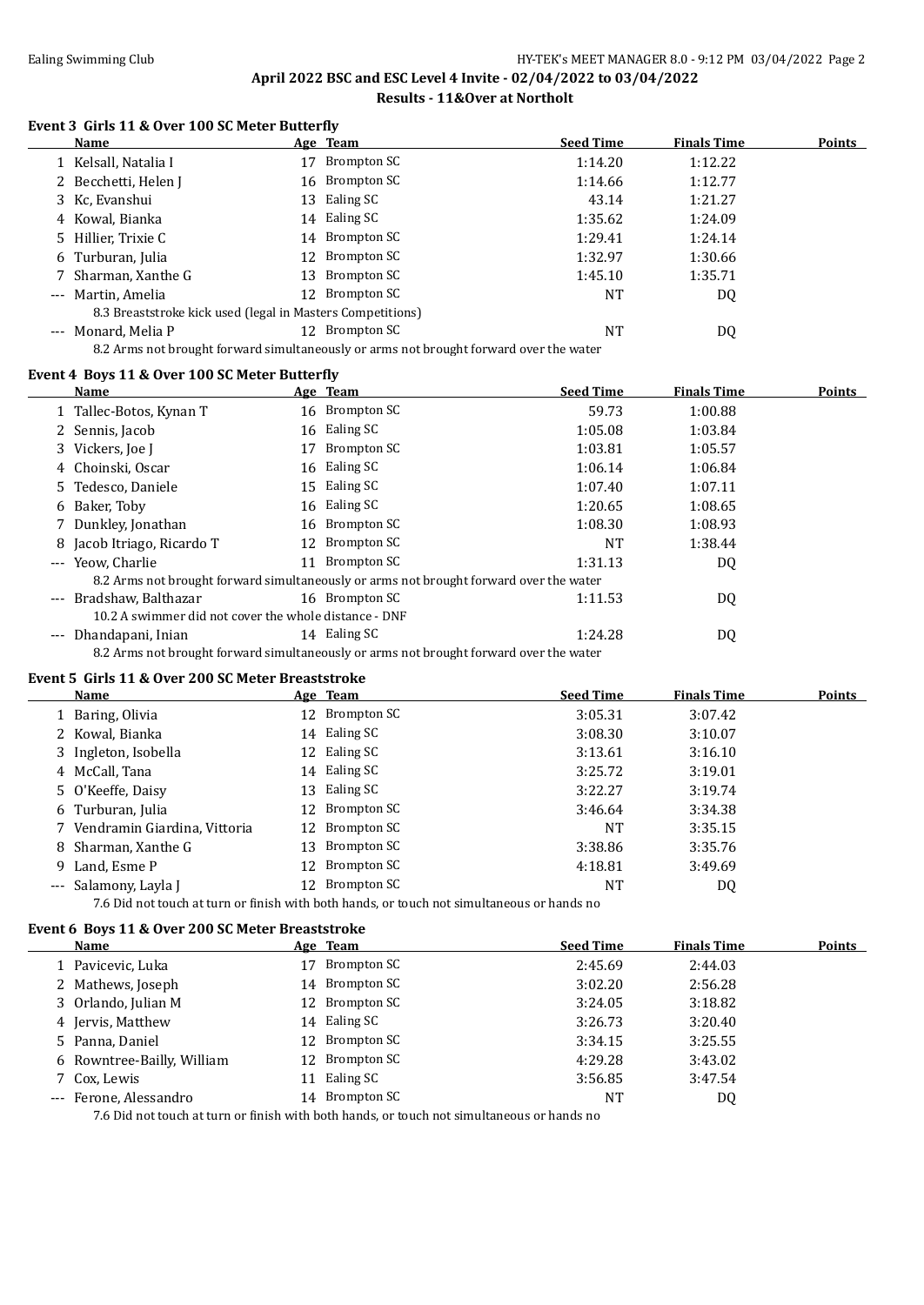## Ealing Swimming Club **HY-TEK's MEET MANAGER 8.0 - 9:12 PM 03/04/2022** Page 3 **April 2022 BSC and ESC Level 4 Invite - 02/04/2022 to 03/04/2022 Results - 11&Over at Northolt**

### **Event 7 Girls 11 & Over 100 SC Meter Backstroke**

|       | <b>Name</b>              |    | Age Team                                                                                  | <b>Seed Time</b> | <b>Finals Time</b> | <b>Points</b> |
|-------|--------------------------|----|-------------------------------------------------------------------------------------------|------------------|--------------------|---------------|
|       | 1 Man, Katie             |    | 15 Brompton SC                                                                            | 1:12.49          | 1:11.83            |               |
| 2     | Kelsall, Natalia I       | 17 | <b>Brompton SC</b>                                                                        | 1:15.94          | 1:12.23            |               |
| 3     | Chavchanidze, Sofia      | 13 | Ealing SC                                                                                 | 1:16.46          | 1:14.83            |               |
| 4     | Gill, Jaspreet           | 14 | Ealing SC                                                                                 | 1:13.80          | 1:14.98            |               |
| 5     | Self, Daisy              | 14 | Ealing SC                                                                                 | 1:16.32          | 1:18.11            |               |
| 6     | Becchetti, Helen J       | 16 | <b>Brompton SC</b>                                                                        | 1:18.64          | 1:18.24            |               |
| 7     | Man, Alice               | 13 | <b>Brompton SC</b>                                                                        | 1:18.69          | 1:19.50            |               |
| 8     | Kc, Evanshui             | 13 | Ealing SC                                                                                 | 1:19.55          | 1:19.80            |               |
| 9     | Hovell, Tamar            | 12 | Ealing SC                                                                                 | 1:22.70          | 1:20.83            |               |
| 10    | Hillier, Trixie C        | 14 | <b>Brompton SC</b>                                                                        | 1:23.19          | 1:21.59            |               |
| 11    | Baring, Olivia           | 12 | <b>Brompton SC</b>                                                                        | 1:18.32          | 1:21.70            |               |
| 12    | Daffey, Schuyler C       | 18 | <b>Brompton SC</b>                                                                        | 1:11.84          | 1:21.79            |               |
| 13    | Hovell, Dana             | 14 | Ealing SC                                                                                 | 1:24.59          | 1:23.56            |               |
| 14    | Bougani-Pournara, Ilioni | 12 | <b>Brompton SC</b>                                                                        | 1:21.50          | 1:24.13            |               |
| 15    | Sharman, Xanthe G        | 13 | <b>Brompton SC</b>                                                                        | 1:25.29          | 1:24.21            |               |
| 16    | Yardley, Grace D         | 12 | <b>Brompton SC</b>                                                                        | 1:24.23          | 1:25.03            |               |
| 17    | Orlando, Mia Z           | 12 | <b>Brompton SC</b>                                                                        | 1:22.53          | 1:25.14            |               |
| 18    | Bordignon, Izzy N        | 16 | <b>Brompton SC</b>                                                                        | 1:23.38          | 1:25.17            |               |
| 19    | Mcillree, Violet J       | 13 | <b>Brompton SC</b>                                                                        | 1:27.22          | 1:26.02            |               |
| 20    | O'Keeffe, Daisy          | 13 | Ealing SC                                                                                 | 1:25.00          | 1:26.45            |               |
| 21    | Perrett, Isabel          | 12 | <b>Brompton SC</b>                                                                        | 1:36.91          | 1:27.28            |               |
| 22    | Butterworth, Imogen      | 12 | <b>Brompton SC</b>                                                                        | 1:27.08          | 1:27.33            |               |
| 23    | Cruickshank, Ellen A     | 12 | <b>Brompton SC</b>                                                                        | 1:39.12          | 1:27.70            |               |
| 24    | Turburan, Julia          | 12 | <b>Brompton SC</b>                                                                        | 1:25.28          | 1:28.87            |               |
| 25    | Salamony, Layla J        | 12 | <b>Brompton SC</b>                                                                        | <b>NT</b>        | 1:34.13            |               |
| 26    | Martin, Amelia           | 12 | <b>Brompton SC</b>                                                                        | 1:44.69          | 1:37.67            |               |
| 27    | Ryan, Charlotte          | 12 | Ealing SC                                                                                 | 2:00.00          | 1:40.93            |               |
| 28    | Land, Esme P             | 12 | Brompton SC                                                                               | 2:04.37          | 1:44.67            |               |
| $---$ | Nagarjuna, Sender        |    | 12 Ealing SC                                                                              | <b>NT</b>        | DQ                 |               |
|       |                          |    | 6.4 More than one single or double simultaneous arm pull used to initiate the turn or not |                  |                    |               |
|       | Monard, Melia P          |    | 12 Brompton SC                                                                            | <b>NT</b>        | DQ                 |               |

6.4 Not on the back when leaving the wall

### **Event 8 Boys 11 & Over 100 SC Meter Backstroke**

|    | Name                     |         | Age Team       | <b>Seed Time</b> | <b>Finals Time</b> | <u>Points</u> |
|----|--------------------------|---------|----------------|------------------|--------------------|---------------|
|    | 1 Tallec-Botos, Kynan T  |         | 16 Brompton SC | 1:00.60          | 1:02.14            |               |
|    | 1:02.32                  | 1:02.14 |                |                  |                    |               |
|    | 2 Hadjazi, Abdel         |         | 16 Ealing SC   | 1:14.22          | 1:07.21            |               |
|    | 1:07.39                  | 1:07.21 |                |                  |                    |               |
|    | 3 Tedesco, Daniele       |         | 15 Ealing SC   | 1:06.93          | 1:08.60            |               |
|    | 1:08.73                  | 1:08.60 |                |                  |                    |               |
|    | 4 Rutkowski, Phillip     | 17      | Ealing SC      | 1:11.86          | 1:10.94            |               |
|    | 5 Vickers, Joe J         | 17      | Brompton SC    | 1:10.89          | 1:11.29            |               |
|    | 1:11.30                  | 1:11.29 |                |                  |                    |               |
|    | 6 Jaslar, Adrian         | 17      | Ealing SC      | 1:15.00          | 1:12.89            |               |
|    | 7 Metzgen, Daniel E      |         | 14 Brompton SC | 1:18.50          | 1:14.66            |               |
|    | 8 Bradshaw, Balthazar    |         | 16 Brompton SC | 1:15.89          | 1:17.37            |               |
|    | 1:17.30                  | 1:17.37 |                |                  |                    |               |
|    | 9 Frainer-Law, Leon      |         | 12 Ealing SC   | 1:19.65          | 1:17.87            |               |
| 10 | Boulting, Leon           | 12      | Ealing SC      | 1:25.69          | 1:23.13            |               |
| 11 | Malik, Ro S              | 12      | Brompton SC    | 1:25.89          | 1:23.68            |               |
| 12 | Jacob Itriago, Ricardo T | 12      | Brompton SC    | 1:29.84          | 1:26.23            |               |
| 13 | Ridley, Owen             | 12      | Brompton SC    | NT               | 1:28.55            |               |
|    | 14 Kwok, Ryan R          | 12      | Ealing SC      | 1:38.83          | 1:30.45            |               |
|    | 15 Orlando, Julian M     |         | 12 Brompton SC | 1:29.15          | 1:31.65            |               |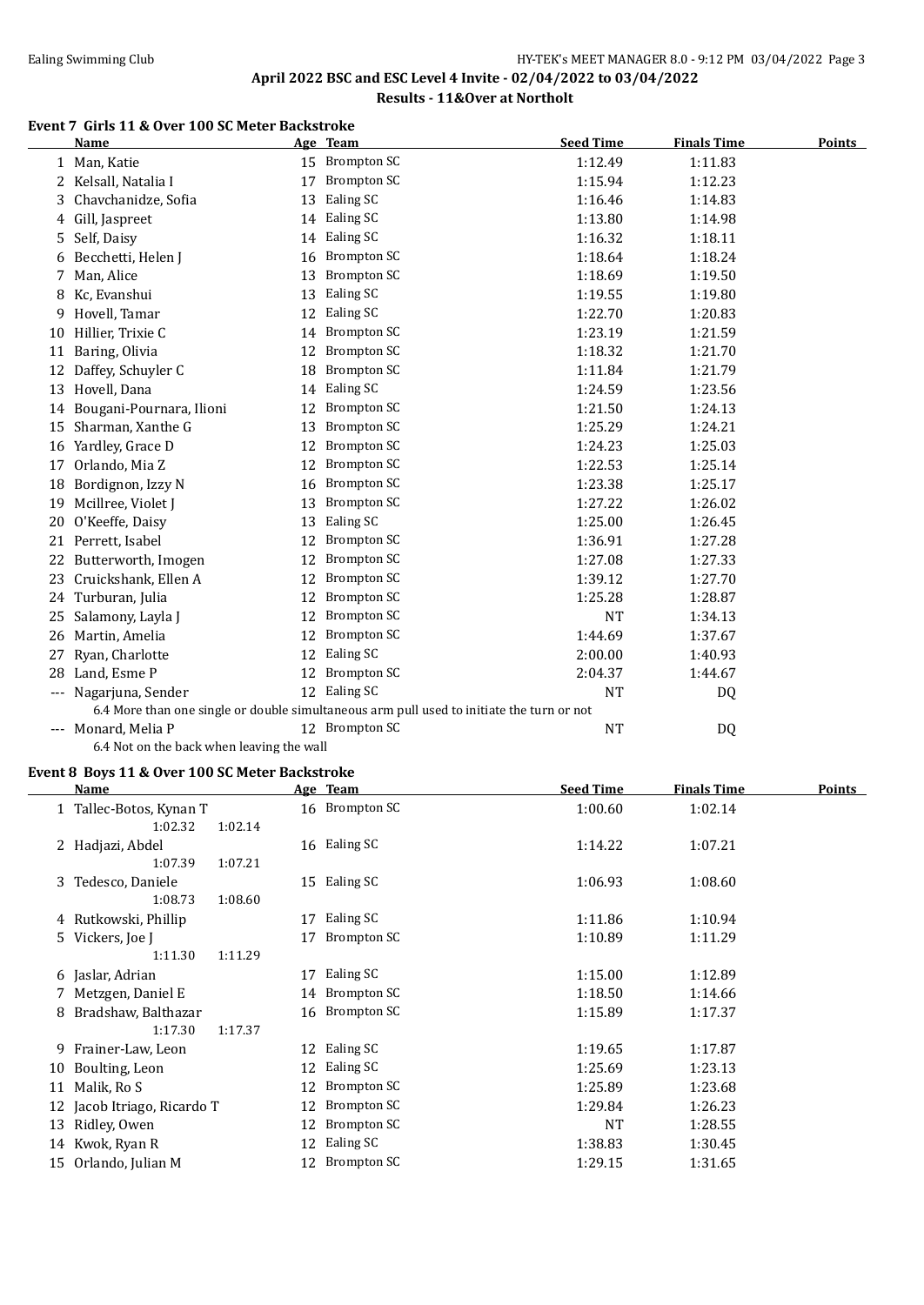**April 2022 BSC and ESC Level 4 Invite - 02/04/2022 to 03/04/2022**

## **Results - 11&Over at Northolt**

|    | (Event 8 Boys 11 & Over 100 SC Meter Backstroke)<br>Name                       |         | Age Team                     | <b>Seed Time</b>            | <b>Finals Time</b>            | <b>Points</b> |
|----|--------------------------------------------------------------------------------|---------|------------------------------|-----------------------------|-------------------------------|---------------|
|    | 16 Ridley, Angus                                                               |         | 12 Brompton SC               | <b>NT</b>                   | 1:32.29                       |               |
|    | 17 Rowntree-Bailly, William                                                    |         | 12 Brompton SC               | 1:30.56                     | 1:32.79                       |               |
|    | 18 Malik, Jai S                                                                | 11      | <b>Brompton SC</b>           | NT                          | 1:32.98                       |               |
| 19 | Bloor, Kieran                                                                  | 11      | Ealing SC                    | 1:38.91                     | 1:33.42                       |               |
| 20 | Harvey, Noah                                                                   |         | 13 Ealing SC                 | 1:45.34                     | 1:40.92                       |               |
| 21 | Cox, Lewis                                                                     | 11      | Ealing SC                    | 1:51.61                     | 1:41.84                       |               |
|    | 22 Hovell, Joshua                                                              | 11      | Ealing SC                    | 1:40.78                     | 1:42.39                       |               |
| 23 | Rabenstein Tobbal, Oscar                                                       |         | 11 Ealing SC                 | 1:49.75                     | 1:44.14                       |               |
|    | --- Baker, Toby                                                                |         | 16 Ealing SC                 | 1:07.92                     | DQ                            |               |
|    | 6.2 Left position on the back (other than to initiate a turn)<br>1:07.56<br>DQ |         |                              |                             |                               |               |
|    | --- van Vollenhoven, Isaac E<br>4.4 Start before starting signal               |         | 12 Brompton SC               | 1:38.74                     | DQ                            |               |
|    | Event 9 Girls 11 & Over 200 SC Meter Freestyle                                 |         |                              |                             |                               |               |
|    | Name                                                                           |         | Age Team                     | <b>Seed Time</b>            | <b>Finals Time</b>            | Points        |
|    | 1 Williams, Alicia                                                             |         | 16 Ealing SC                 | 2:24.69                     | 2:20.24                       |               |
|    | 2 Proudlove, Katie                                                             |         | 16 Brompton SC               | 2:16.90                     | 2:20.89                       |               |
|    | 3 Chavchanidze, Sofia                                                          |         | 13 Ealing SC                 | 2:31.90                     | 2:26.48                       |               |
|    | 4 Kuduma, Elizabete                                                            | 13      | <b>Brompton SC</b>           | 2:30.56                     | 2:27.13                       |               |
|    | 5 Becchetti, Helen J                                                           | 16      | <b>Brompton SC</b>           | 2:29.52                     | 2:27.82                       |               |
|    | 6 Self, Daisy                                                                  |         | 14 Ealing SC                 | 2:31.52                     | 2:33.03                       |               |
|    | 7 Kc, Evanshui                                                                 |         | 13 Ealing SC                 | 2:29.83                     | 2:33.15                       |               |
|    | 8 Sennis, Eve                                                                  |         | 14 Ealing SC                 | 2:38.96                     | 2:33.35                       |               |
|    | 9 Lovell, Eliza                                                                |         | 15 Ealing SC                 | 2:38.80                     | 2:33.77                       |               |
| 10 | Bougani-Pournara, Ilioni                                                       |         | 12 Brompton SC               | 2:37.08                     | 2:33.81                       |               |
|    | 11 Hillier, Trixie C                                                           |         | 14 Brompton SC               | 2:44.99                     | 2:37.96                       |               |
|    | 12 Vendramin Giardina, Vittoria                                                | 12      | <b>Brompton SC</b>           | 2:41.35                     | 2:41.09                       |               |
|    | 13 Orlando, Mia Z                                                              |         | 12 Brompton SC               | 2:42.20                     | 2:41.67                       |               |
|    | 14 Sharman, Xanthe G                                                           | 13      | <b>Brompton SC</b>           | 2:48.60                     | 2:43.01                       |               |
|    | 15 Turburan, Julia                                                             | 12      | <b>Brompton SC</b>           | 3:01.15                     | 2:45.42                       |               |
|    | 16 Yardley, Grace D                                                            | 12      | <b>Brompton SC</b>           | 2:48.32                     | 2:47.60                       |               |
| 17 | Sharma, Rhyme                                                                  | 12      | Ealing SC                    | 2:57.56                     | 2:50.31                       |               |
|    | 18 Perrett, Isabel                                                             | 12      | <b>Brompton SC</b>           | 3:05.52                     | 2:56.45                       |               |
|    | 19 Montgomery, Gaby M                                                          |         | 11 Brompton SC               | 3:08.60                     | 2:58.12                       |               |
|    | 20 Cruickshank, Ellen A                                                        |         | 12 Brompton SC               | 3:10.03                     | 2:59.43                       |               |
|    | 21 Salamony, Layla J                                                           |         | 12 Brompton SC               | NT                          | 2:59.48                       |               |
|    | 22 Butterworth, Imogen                                                         |         | 12 Brompton SC               | 3:15.06                     | 3:03.03                       |               |
|    | 23 Pytlowany, Dominika                                                         |         | 11 Ealing SC                 | 3:10.00                     |                               |               |
|    | 24 Ryan, Charlotte                                                             |         | 12 Ealing SC                 | 3:50.00                     | 3:05.87<br>3:45.53            |               |
|    | 25 Monard, Melia P                                                             |         | 12 Brompton SC               | <b>NT</b>                   | 3:55.86                       |               |
|    | Event 10 Boys 11 & Over 200 SC Meter Freestyle                                 |         |                              |                             |                               |               |
|    | <b>Name</b><br>1 Sennis, Jacob                                                 |         | Age Team<br>16 Ealing SC     | <b>Seed Time</b><br>2:06.43 | <b>Finals Time</b><br>2:04.54 | <b>Points</b> |
|    |                                                                                |         | 25 Ealing SC                 |                             |                               |               |
|    | 2 Sheehan, Joseph                                                              |         |                              | 2:04.00                     | 2:07.92                       |               |
|    | 3 Pytlowany, Hubert                                                            |         | 14 Ealing SC<br>15 Ealing SC | 2:09.40                     | 2:10.32                       |               |
| 4  | Tedesco, Daniele                                                               |         |                              | 2:10.07                     | 2:10.34                       |               |
| 5  | Baker, Toby                                                                    |         | 16 Ealing SC                 | 2:12.58                     | 2:13.14                       |               |
| 6  | Choinski, Oscar                                                                |         | 16 Ealing SC                 | 2:17.72                     | 2:14.14                       |               |
|    | 7 Rutkowski, Phillip                                                           |         | 17 Ealing SC                 | 2:12.97                     | 2:14.73                       |               |
| 8  | Dunkley, Jonathan                                                              |         | 16 Brompton SC               | 2:17.80                     | 2:17.89                       |               |
|    | 9 Dhandapani, Inian<br>34.20<br>1:13.50<br>1:54.46                             | 2:33.10 | 14 Ealing SC                 | 2:33.80                     | 2:33.10                       |               |
|    | 10 Frainer-Law, Leon                                                           |         | 12 Ealing SC                 | 2:43.34                     | 2:33.33                       |               |
|    | 33.28<br>1:11.92<br>1:54.57                                                    | 2:33.33 |                              |                             |                               |               |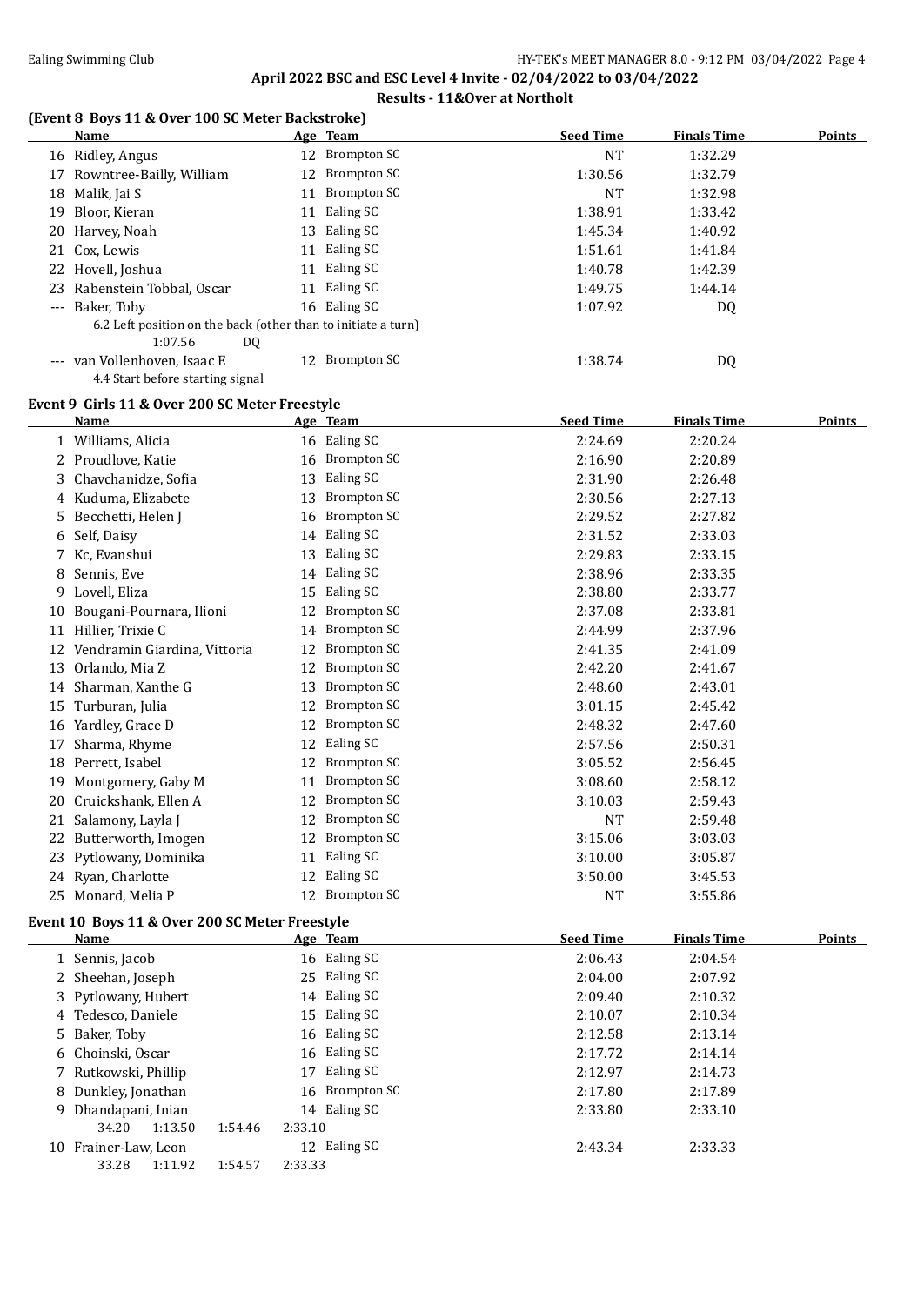## **April 2022 BSC and ESC Level 4 Invite - 02/04/2022 to 03/04/2022 Results - 11&Over at Northolt**

#### **(Event 10 Boys 11 & Over 200 SC Meter Freestyle)**

35.84 1:16.25

38.45 1:21.52

39.61 1:25.17

41.83 1:29.00

43.15 1:32.26

|    | (Event 10  Boys 11 & Over 200 SC Meter Freestyle)<br><b>Name</b> | Age Team                  | <b>Seed Time</b> | <b>Finals Time</b> | <b>Points</b> |
|----|------------------------------------------------------------------|---------------------------|------------------|--------------------|---------------|
|    |                                                                  | 14 Brompton SC            |                  |                    |               |
|    | 11 Gorgun, Ada                                                   |                           | 2:51.22          | 2:33.86            |               |
|    | 32.39<br>1:10.50<br>1:52.63                                      | 2:33.86                   |                  |                    |               |
|    | 12 Boulting, Leon                                                | 12 Ealing SC              | 2:48.44          | 2:45.14            |               |
|    | 38.57<br>1:21.49<br>2:05.00                                      | 2:45.14                   |                  |                    |               |
|    | 13 Jacob Itriago, Ricardo T                                      | 12 Brompton SC            | 2:44.84          | 2:45.56            |               |
|    | 38.08<br>1:20.88<br>2:04.33                                      | 2:45.56<br>12 Brompton SC |                  |                    |               |
|    | 14 Malik, Ro S<br>36.54                                          |                           | 2:45.89          | 2:45.90            |               |
|    | 1:20.83<br>2:05.33                                               | 2:45.90<br>12 Brompton SC |                  |                    |               |
|    | 15 Orlando, Julian M<br>38.77<br>1:23.79                         |                           | 2:55.50          | 2:53.26            |               |
|    | 2:09.78                                                          | 2:53.26                   |                  |                    |               |
|    | 16 Ridley, Owen                                                  | 12 Brompton SC            | <b>NT</b>        | 2:54.53            |               |
|    | 17 Panna, Daniel                                                 | <b>Brompton SC</b><br>12  | 3:08.30          | 2:55.47            |               |
| 18 | Ferone, Alessandro                                               | 14 Brompton SC            | 3:20.80          | 2:56.25            |               |
| 19 | Hingorani, Adam                                                  | <b>Brompton SC</b><br>12  | 3:25.43          | 3:02.92            |               |
|    | 20 Rabenstein Tobbal, Oscar                                      | 11 Ealing SC              | 3:22.81          | 3:32.92            |               |
|    | Event 11 Girls 11 & Over 100 SC Meter Breaststroke               |                           |                  |                    |               |
|    | Name                                                             | Age Team                  | <b>Seed Time</b> | <b>Finals Time</b> | <b>Points</b> |
|    | 1 Kowal, Bianka                                                  | 14 Ealing SC              | 1:21.80          | 1:25.51            |               |
|    | 2 Kelsall, Natalia I                                             | <b>Brompton SC</b><br>17  | 1:30.40          | 1:27.46            |               |
| 3  | Baring, Olivia                                                   | <b>Brompton SC</b><br>12  | 1:27.12          | 1:28.81            |               |
| 4  | Sennis, Eve                                                      | Ealing SC<br>14           | 1:28.80          | 1:30.75            |               |
| 5  | Hovell, Tamar                                                    | Ealing SC<br>12           | 1:36.63          | 1:33.37            |               |
| 6  | Cigna, Anya                                                      | <b>Brompton SC</b><br>14  | 1:35.59          | 1:34.12            |               |
| 7  | McCall, Tana                                                     | 14 Ealing SC              | 1:35.47          | 1:34.21            |               |
| 8  | O'Keeffe, Daisy                                                  | Ealing SC<br>13           | 1:34.47          | 1:34.37            |               |
| 9  | Sharman, Xanthe G                                                | <b>Brompton SC</b><br>13  | 1:37.04          | 1:40.92            |               |
|    | 10 Hovell, Dana                                                  | Ealing SC<br>14           | 1:39.88          | 1:41.75            |               |
|    | 11 Butterworth, Imogen                                           | <b>Brompton SC</b><br>12  | <b>NT</b>        | 1:43.77            |               |
|    | 12 Salamony, Layla J                                             | <b>Brompton SC</b><br>12  | 1:38.00          | 1:44.08            |               |
|    | 13 Mcillree, Violet J                                            | <b>Brompton SC</b><br>13  | 1:43.93          | 1:45.11            |               |
|    | 14 Cruickshank, Ellen A                                          | <b>Brompton SC</b><br>12  | 1:48.59          | 1:46.78            |               |
| 15 | Sharma, Rhyme                                                    | Ealing SC<br>12           | 1:50.50          | 1:47.15            |               |
|    | 16 Martin, Amelia                                                | <b>Brompton SC</b><br>12  | 1:48.69          | 1:51.02            |               |
| 17 | Land, Esme P                                                     | <b>Brompton SC</b><br>12  | 2:05.89          | 1:52.53            |               |
|    | 18 Pytlowany, Dominika                                           | 11 Ealing SC              | 2:00.88          | 1:52.91            |               |
|    | 19 Swift, Ella                                                   | 12 Ealing SC              | 1:57.19          |                    |               |
|    |                                                                  |                           |                  | 1:54.08            |               |
|    | Event 12 Boys 11 & Over 100 SC Meter Breaststroke                |                           |                  |                    |               |
|    | <b>Name</b>                                                      | Age Team                  | <b>Seed Time</b> | <b>Finals Time</b> | <b>Points</b> |
|    | 1 Tubilewicz, Philip<br>31.90<br>1:08.69                         | 17 Ealing SC              | 1:08.19          | 1:08.69            |               |
|    | 2 Vickers, Joe J<br>33.68<br>1:12.77                             | 17 Brompton SC            | 1:10.69          | 1:12.77            |               |
|    | 3 Pavicevic, Luka<br>33.91<br>1:13.73                            | 17 Brompton SC            | 1:14.70          | 1:13.73            |               |

Tallec-Botos, Kynan T 16 Brompton SC 1:15.07 1:16.25

Mathews, Joseph 14 Brompton SC 1:22.28 1:21.52

Dunkley, Jonathan 16 Brompton SC 1:20.07 1:25.17

Metzgen, Daniel E 14 Brompton SC 1:22.56 1:29.00

Dhandapani, Inian 14 Ealing SC 1:33.65 1:32.26

Jervis, Matthew 14 Ealing SC 1:34.75 1:34.69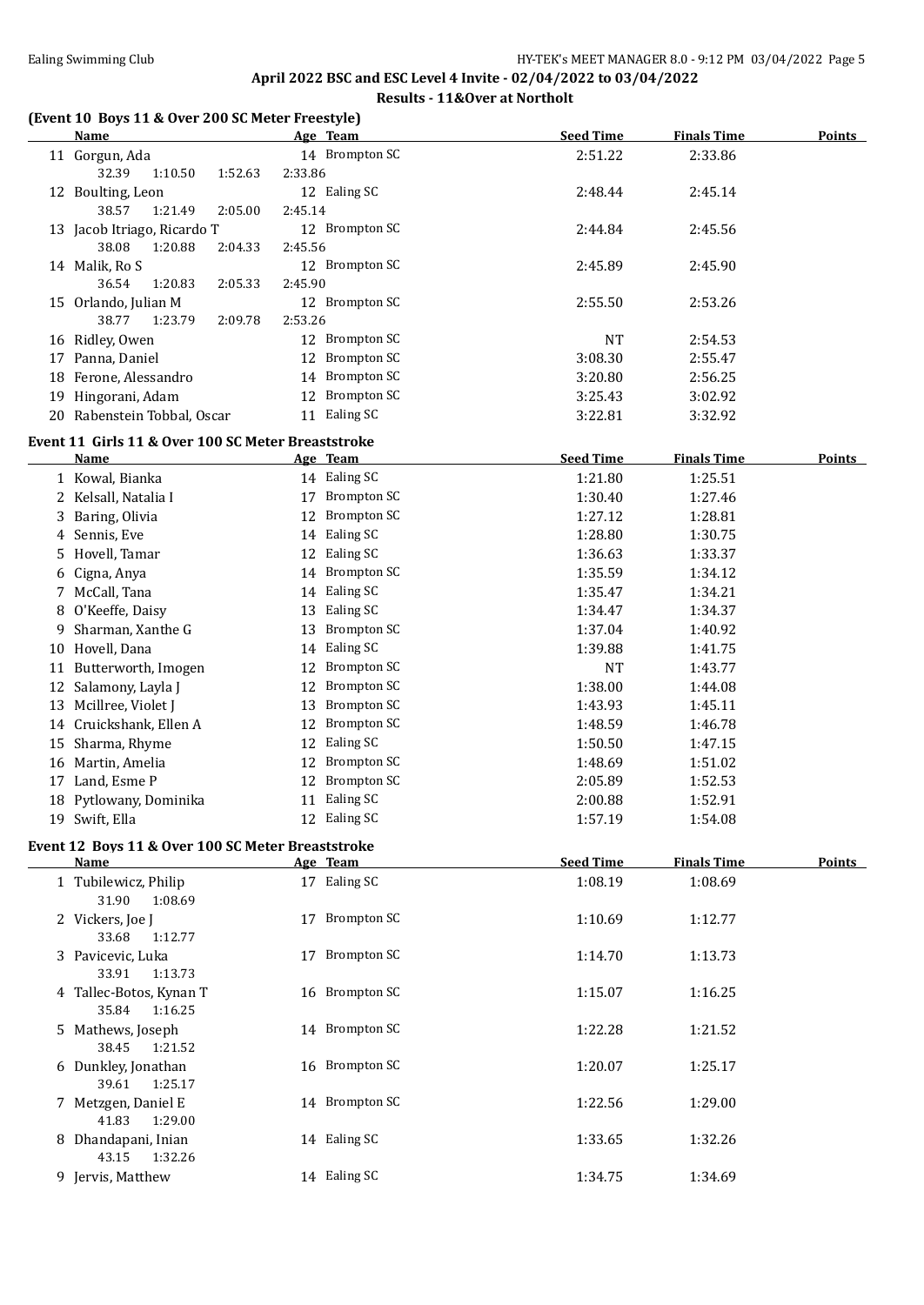## Ealing Swimming Club **HY-TEK's MEET MANAGER 8.0 - 9:12 PM 03/04/2022** Page 6 **April 2022 BSC and ESC Level 4 Invite - 02/04/2022 to 03/04/2022**

# **Results - 11&Over at Northolt**

## **(Event 12 Boys 11 & Over 100 SC Meter Breaststroke)**

|                     | Name                        |    | Age Team                                                                                   | <b>Seed Time</b> | <b>Finals Time</b> | Points |
|---------------------|-----------------------------|----|--------------------------------------------------------------------------------------------|------------------|--------------------|--------|
|                     | 10 Panna, Daniel            |    | 12 Brompton SC                                                                             | 1:34.82          | 1:34.84            |        |
|                     | 11 Choinski, Filip          | 13 | Ealing SC                                                                                  | 1:39.24          | 1:35.37            |        |
|                     | 12 Orlando, Julian M        |    | 12 Brompton SC                                                                             | 1:36.56          | 1:36.43            |        |
|                     | 13 Kwok, Ryan R             | 12 | Ealing SC                                                                                  | 1:38.00          | 1:36.63            |        |
|                     | 14 Yeow, Charlie            | 11 | Brompton SC                                                                                | 1:53.97          | 1:38.30            |        |
|                     | 15 Jacob Itriago, Ricardo T | 12 | Brompton SC                                                                                | 1:44.34          | 1:41.07            |        |
|                     | 16 Ferone, Alessandro       |    | 14 Brompton SC                                                                             | 1:38.50          | 1:46.41            |        |
| 17                  | Cox, Lewis                  | 11 | Ealing SC                                                                                  | 1:50.79          | 1:48.59            |        |
|                     | 18 Hingorani, Adam          |    | 12 Brompton SC                                                                             | NT               | 1:53.72            |        |
| 19                  | Bloor, Kieran               | 11 | Ealing SC                                                                                  | 1:53.72          | 1:53.81            |        |
| 20                  | Harvey, Noah                | 13 | Ealing SC                                                                                  | 1:56.80          | 1:57.29            |        |
|                     | 21 van Vollenhoven, Isaac E | 12 | Brompton SC                                                                                | NT               | 1:57.84            |        |
| $\qquad \qquad - -$ | Ridley, Owen                | 12 | Brompton SC                                                                                | NT               | DQ                 |        |
|                     |                             |    | 7.6 Did not touch at turn or finish with both hands, or touch not simultaneous or hands no |                  |                    |        |
| $\cdots$            | Rabenstein Tobbal, Oscar    |    | 11 Ealing SC                                                                               | 2:00.00          | DQ                 |        |
|                     |                             |    | 7.6 Did not touch at turn or finish with both hands, or touch not simultaneous or hands no |                  |                    |        |

### **Event 13 Girls 11 & Over 200 SC Meter Butterfly**

| <b>Name</b>                                                                        | Age Team       | <b>Seed Time</b> | <b>Finals Time</b> | <b>Points</b> |  |
|------------------------------------------------------------------------------------|----------------|------------------|--------------------|---------------|--|
| l - Orlando, Mia Z                                                                 | 12 Brompton SC | NT               | 3:12.81            |               |  |
| --- Vendramin Giardina, Vittoria                                                   | 12 Brompton SC | NT               | D <sub>0</sub>     |               |  |
| 8.3 Movements of the legs not simultaneous or alternating movement of legs or feet |                |                  |                    |               |  |

### **Event 14 Boys 11 & Over 200 SC Meter Butterfly**

| <b>Name</b>       | Age Team     | <b>Seed Time</b> | <b>Finals Time</b> | <b>Points</b> |
|-------------------|--------------|------------------|--------------------|---------------|
| Sennis, Jacob     | 16 Ealing SC | 2:28.22          | 2:27.41            |               |
| Tedesco, Daniele  | 15 Ealing SC | NT               | 2:37.45            |               |
| Pytlowany, Hubert | 14 Ealing SC | 2:42.85          | 2:39.24            |               |

### **Event 15 Girls 11 & Over 100 SC Meter Freestyle**

|    | Name                     |    | Age Team           | <b>Seed Time</b> | <b>Finals Time</b> | <b>Points</b> |
|----|--------------------------|----|--------------------|------------------|--------------------|---------------|
|    | 1 Williams, Alicia       | 16 | Ealing SC          | 1:05.72          | 1:03.71            |               |
| 2  | Kelsall, Natalia I       | 17 | <b>Brompton SC</b> | 1:06.32          | 1:04.29            |               |
| 3  | Man, Katie               | 15 | <b>Brompton SC</b> | 1:04.02          | 1:04.78            |               |
| 4  | Chavchanidze, Sofia      | 13 | Ealing SC          | 1:08.58          | 1:06.42            |               |
| 5  | Baring, Olivia           | 12 | <b>Brompton SC</b> | 1:07.84          | 1:08.05            |               |
| 6  | Gill, Jaspreet           | 14 | Ealing SC          | 1:07.13          | 1:08.07            |               |
|    | Becchetti, Helen J       | 16 | <b>Brompton SC</b> | 1:08.44          | 1:08.29            |               |
| 8  | Man, Alice               | 13 | Brompton SC        | 1:10.35          | 1:09.13            |               |
| 9  | Ingleton, Isobella       | 12 | Ealing SC          | 1:09.30          | 1:09.75            |               |
| 10 | Sennis, Eve              | 14 | Ealing SC          | 1:09.71          | 1:10.41            |               |
| 11 | McCall, Tana             | 14 | Ealing SC          | 1:09.40          | 1:10.59            |               |
| 12 | Hovell, Tamar            | 12 | Ealing SC          | 1:13.97          | 1:10.71            |               |
| 13 | Lovell, Eliza            | 15 | Ealing SC          | 1:12.94          | 1:11.67            |               |
| 14 | Bougani-Pournara, Ilioni | 12 | <b>Brompton SC</b> | 1:12.65          | 1:12.38            |               |
| 15 | Hillier, Trixie C        | 14 | <b>Brompton SC</b> | 1:11.92          | 1:13.37            |               |
| 16 | Bordignon, Izzy N        | 16 | Brompton SC        | 1:10.12          | 1:13.57            |               |
| 17 | Hovell, Dana             | 14 | Ealing SC          | 1:15.16          | 1:15.63            |               |
| 18 | Orlando, Mia Z           | 12 | Brompton SC        | 1:15.78          | 1:16.74            |               |
| 19 | Cigna, Anya              | 14 | <b>Brompton SC</b> | 1:19.72          | 1:17.27            |               |
| 20 | Sharman, Xanthe G        | 13 | Brompton SC        | 1:15.96          | 1:17.34            |               |
| 21 | Salamony, Layla J        | 12 | <b>Brompton SC</b> | 1:20.59          | 1:20.40            |               |
| 22 | Sharma, Rhyme            | 12 | Ealing SC          | 1:20.23          | 1:20.71            |               |
| 23 | Perrett, Isabel          | 12 | Brompton SC        | 1:23.44          | 1:22.25            |               |
|    | 1:22.31<br>1:22.25       |    |                    |                  |                    |               |
|    | 24 Montgomery, Gaby M    |    | 11 Brompton SC     | 1:29.04          | 1:22.71            |               |
|    | 1:22.88<br>1:22.71       |    |                    |                  |                    |               |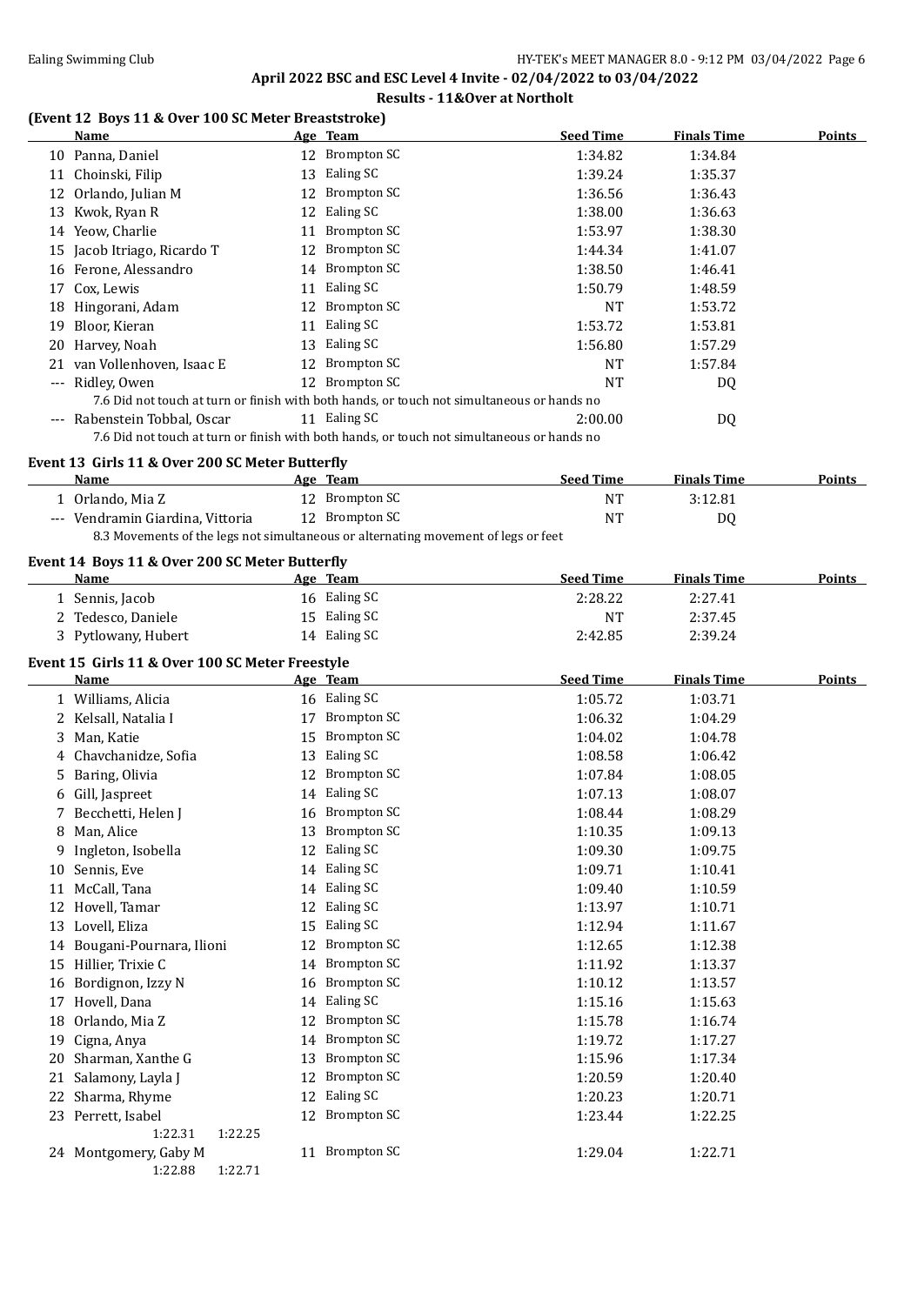# **April 2022 BSC and ESC Level 4 Invite - 02/04/2022 to 03/04/2022 Results - 11&Over at Northolt**

### **(Event 15 Girls 11 & Over 100 SC Meter Freestyle)**

|    | <b>Name</b>                                    |         | Age Team                  | <b>Seed Time</b> | <b>Finals Time</b> | <b>Points</b> |
|----|------------------------------------------------|---------|---------------------------|------------------|--------------------|---------------|
|    | 25 Martin, Amelia                              |         | 12 Brompton SC            | 1:22.94          | 1:23.72            |               |
|    | 1:23.81                                        | 1:23.72 |                           |                  |                    |               |
|    | 26 Ingram, Anna                                |         | 11 Ealing SC              | 1:34.19          | 1:24.39            |               |
|    | 1:24.49                                        | 1:24.39 |                           |                  |                    |               |
|    | 27 Mcillree, Violet J                          |         | 13 Brompton SC            | 1:26.35          | 1:24.64            |               |
|    | 1:24.69                                        | 1:24.64 |                           |                  |                    |               |
|    | 28 Cruickshank, Ellen A                        |         | 12 Brompton SC            | <b>NT</b>        | 1:25.00            |               |
|    | 29 Swift, Ella                                 |         | 12 Ealing SC              | 1:29.72          | 1:29.14            |               |
|    | 1:29.34                                        | 1:29.14 |                           |                  |                    |               |
|    | 30 Land, Esme P                                |         | 12 Brompton SC            | 1:41.01          | 1:30.43            |               |
|    | 31 Pytlowany, Dominika                         |         | 11 Ealing SC              | 1:39.41          | 1:33.49            |               |
|    | 1:33.35                                        | 1:33.49 |                           |                  |                    |               |
|    | 32 Monard, Melia P                             |         | 12 Brompton SC            | <b>NT</b>        | 1:47.31            |               |
|    | 33 Nagarjuna, Sender                           |         | 12 Ealing SC              | NT               | 2:01.05            |               |
|    | Event 16 Boys 11 & Over 100 SC Meter Freestyle |         |                           |                  |                    |               |
|    | Name                                           |         | Age Team                  | <b>Seed Time</b> | <b>Finals Time</b> | <b>Points</b> |
|    | 1 Sheehan, Joseph                              |         | 25 Ealing SC              | 54.54            | 57.32              |               |
|    | Tallec-Botos, Kynan T                          | 16      | <b>Brompton SC</b>        | 57.26            | 57.35              |               |
| 3. | Tedesco, Daniele                               | 15      | Ealing SC                 | 58.93            | 58.76              |               |
| 4  | Sennis, Jacob                                  | 16      | Ealing SC                 | 58.53            | 58.85              |               |
| 5. | Tubilewicz, Philip                             | 17      | Ealing SC                 | 56.85            | 59.43              |               |
| 6  | Hadjazi, Abdel                                 |         | 16 Ealing SC              | 1:05.62          | 59.46              |               |
|    | Choinski, Oscar                                |         | 16 Ealing SC              | 1:00.88          | 59.72              |               |
|    | 8 Baker, Toby                                  |         | 16 Ealing SC              | 1:00.16          | 1:00.05            |               |
| *9 | Dunkley, Jonathan                              |         | 16 Brompton SC            | 1:00.93          | 1:01.51            |               |
|    | $40.51 \cdot 1 \cdot 100$                      |         | $4 \pm 7$ $\pm 1$ $\pm 0$ | $\overline{a}$   |                    |               |

|    | <b>Name</b>                                           |    | Age Team           | <b>Seed Time</b> | <b>Finals Time</b> | <b>Points</b> |
|----|-------------------------------------------------------|----|--------------------|------------------|--------------------|---------------|
|    | 1 Sheehan, Joseph                                     |    | 25 Ealing SC       | 54.54            | 57.32              |               |
|    | 2 Tallec-Botos, Kynan T                               |    | 16 Brompton SC     | 57.26            | 57.35              |               |
| 3  | Tedesco, Daniele                                      |    | 15 Ealing SC       | 58.93            | 58.76              |               |
|    | 4 Sennis, Jacob                                       |    | 16 Ealing SC       | 58.53            | 58.85              |               |
| 5  | Tubilewicz, Philip                                    | 17 | Ealing SC          | 56.85            | 59.43              |               |
|    | 6 Hadjazi, Abdel                                      | 16 | Ealing SC          | 1:05.62          | 59.46              |               |
| 7  | Choinski, Oscar                                       |    | 16 Ealing SC       | 1:00.88          | 59.72              |               |
| 8  | Baker, Toby                                           |    | 16 Ealing SC       | 1:00.16          | 1:00.05            |               |
| *9 | Dunkley, Jonathan                                     | 16 | <b>Brompton SC</b> | 1:00.93          | 1:01.51            |               |
| *9 | Rutkowski, Phillip                                    | 17 | Ealing SC          | 1:00.90          | 1:01.51            |               |
| 11 | Pavicevic, Luka                                       | 17 | <b>Brompton SC</b> | 1:01.95          | 1:01.82            |               |
| 12 | Jaslar, Adrian                                        | 17 | Ealing SC          | 1:03.53          | 1:02.74            |               |
| 13 | Mathews, Joseph                                       |    | 14 Brompton SC     | 1:06.22          | 1:04.88            |               |
| 14 | Gorgun, Ada                                           |    | 14 Brompton SC     | 1:07.13          | 1:06.15            |               |
|    | 15 Dhandapani, Inian                                  |    | 14 Ealing SC       | 1:05.48          | 1:07.88            |               |
|    | 16 Metzgen, Daniel E                                  |    | 14 Brompton SC     | 1:07.06          | 1:08.07            |               |
| 17 | Bradshaw, Balthazar                                   | 16 | <b>Brompton SC</b> | 1:06.24          | 1:10.35            |               |
| 18 | Frainer-Law, Leon                                     | 12 | Ealing SC          | 1:13.69          | 1:10.44            |               |
| 19 | Choinski, Filip                                       | 13 | Ealing SC          | 1:15.52          | 1:13.62            |               |
| 20 | Jervis, Matthew                                       |    | 14 Ealing SC       | 1:17.38          | 1:14.72            |               |
| 21 | Malik, Ro S                                           |    | 12 Brompton SC     | 1:19.94          | 1:15.64            |               |
| 22 | Jacob Itriago, Ricardo T                              | 12 | <b>Brompton SC</b> | 1:18.35          | 1:16.59            |               |
|    | 23 Ferone, Alessandro                                 | 14 | <b>Brompton SC</b> | 1:17.75          | 1:16.76            |               |
| 24 | Orlando, Julian M                                     | 12 | <b>Brompton SC</b> | 1:17.29          | 1:18.18            |               |
|    | 25 Panna, Daniel                                      | 12 | <b>Brompton SC</b> | 1:13.53          | 1:18.79            |               |
| 26 | Ridley, Owen                                          | 12 | <b>Brompton SC</b> | 1:20.50          | 1:19.59            |               |
| 27 | Hingorani, Adam                                       | 12 | <b>Brompton SC</b> | 1:19.22          | 1:21.08            |               |
| 28 | Malik, Jai S                                          | 11 | <b>Brompton SC</b> | 1:25.50          | 1:21.25            |               |
| 29 | Ridley, Angus                                         | 12 | <b>Brompton SC</b> | 1:24.16          | 1:22.45            |               |
| 30 | Kwok, Ryan R                                          | 12 | Ealing SC          | 1:28.15          | 1:22.84            |               |
|    | 31 Yeow, Charlie                                      | 11 | <b>Brompton SC</b> | 1:21.06          | 1:23.87            |               |
|    | 32 Bloor, Kieran                                      | 11 | Ealing SC          | 1:25.13          | 1:23.96            |               |
| 33 | van Vollenhoven, Isaac E                              | 12 | <b>Brompton SC</b> | 1:30.53          | 1:27.37            |               |
| 34 | Cox, Lewis                                            | 11 | Ealing SC          | 1:36.54          | 1:31.48            |               |
| 35 | Harvey, Noah                                          | 13 | Ealing SC          | 1:36.55          | 1:32.15            |               |
| 36 | Hovell, Joshua                                        |    | 11 Ealing SC       | 1:35.11          | 1:34.08            |               |
|    | Boulting, Leon                                        |    | 12 Ealing SC       | 1:19.22          | DQ                 |               |
|    | 10.2 A swimmer did not cover the whole distance - DNF |    |                    |                  |                    |               |